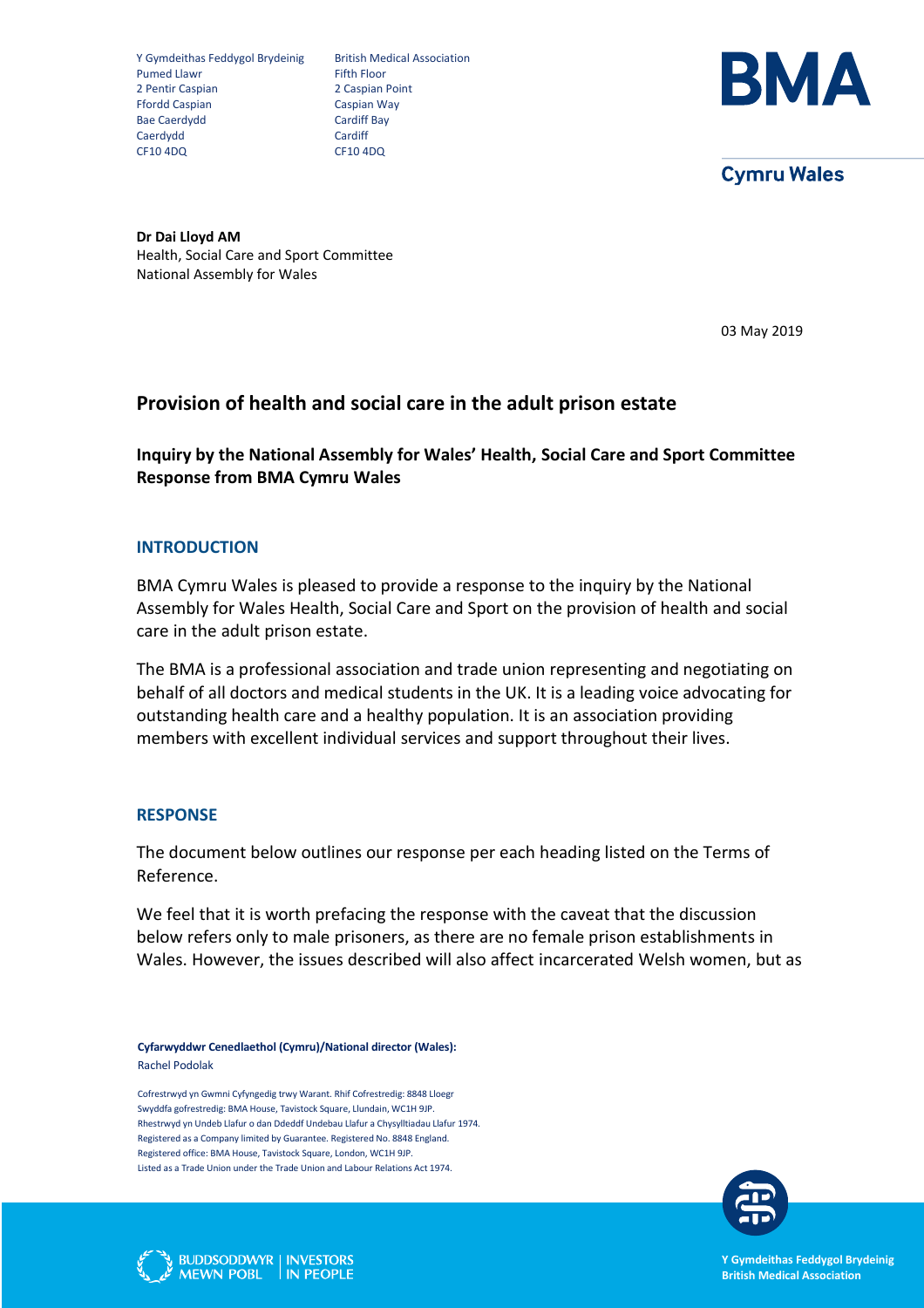they are housed exclusively in the English prison estate, the committee's recommendations are unlikely to apply to these areas.

### *Planning of services*

There is no obvious structure for all staff from prison healthcare departments from across Wales to come together to discuss relevant issues. There is a Prisoner Health Network, which is mainly nurse-led, but not all prison healthcare departments actively engage. Prisoners can move around the Welsh prison estate relatively frequently, so it is important that healthcare departments engage in joined-up thinking, especially around prescribing issues, as what happens in one establishment can have a massive impact at another. We would welcome a formal mechanism for the streamlining of prescribing policies across the Welsh prison estate.

The interface between the community and prison needs tightening up at both ends of the process - at reception and release. Our members who work in these areas report seeing many people who return to prison within days of a previous release having already managed to secure prescriptions for "*commodity*" drugs from their own GP. The process of sending information on release could be improved; too often, prison GPs are completely left out of the loop when patients are released so there is no defined process (or administration time provided) for arranging informative and useful discharge summaries. Likewise, the transfer of individuals to other prison establishments is fraught with similar problems, particularly sudden transfers for security reasons.

From a patient perspective, many prisoners find they lose their place in secondary care waiting lists if they have been referred but then transfer to a different Welsh establishment, often for security reasons. Prisoners often will need re-referral to the secondary care location in the new area post-transfer. This is unacceptable as prisoners are still entitled to equivalence of care despite moving locations. Also, we know that in some establishments prison GPs are prevented from making referrals to health boards outside of the area in which the prison is located. For instance, a prisoner requiring access to a clinic at their local hospital on their release could not be directly referred to said hospital if their prison was located different health board area. This patient would require a further GP appointment for the local referral to take place.

We suggest that the planning of services within prison establishments needs to take into account the turnover of the population, in addition to the number of prisoners per establishment. For instance, we hear that HMP Cardiff has a total population of approximately 900 inmates, but with a turnover of around 100 prisoners per week, which creates significant complexities.

There is no Welsh equivalent of NHS England Health & Justice team which commissions and oversees health services in secure settings in England. Introduction of such a team would be of overall benefit to prison health services and provide effective governance and oversight.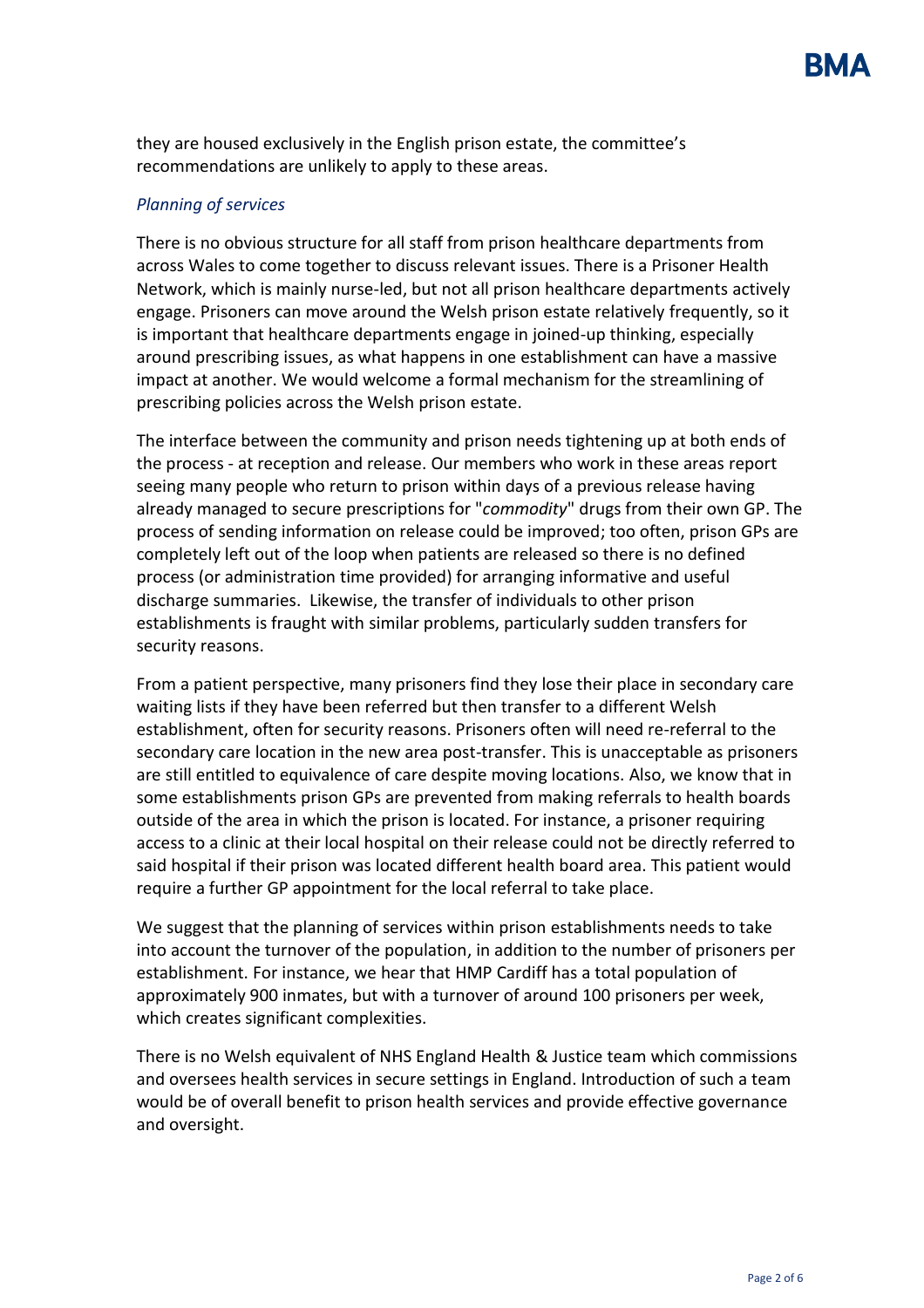We suggest that it would be helpful if Wales could adopt the same plans as England from 2020 when English patients in English prisons will become registered patients at those prisons. In addition to the widely known health outcome benefits of continuity of care with, one of the benefits of registration will be to reduce the risk to patient safety of "*dual prescribing*". Sometimes patients will continue to obtain prescriptions for desirable or tradeable medications (pregabalin, opioids etc) from their registered GP in the community, if prison GPs review and stop certain medications.

This risk will persist from 2020 for Welsh patients in English prisons, and English patients in Welsh prisons. It would be safer to adopt consistent registration procedures across the English and Welsh prison estate because of the fluidity of transfer of prisoners across the two countries. Registration means that GP records can be imported at the time of reception via GP2GP and exported after release when a patient registers at a new surgery, meaning that all healthcare details from the sentence will be available to the new community GP. Additionally, as previously mentioned, Welsh women are exclusively held in the English prison estate, therefore aligning the approaches to prisoner registration would benefit female prisoners in particular.

However, registration of patients at prisons must be supported by sufficient staffing resources across the healthcare team, to ensure that individuals who are unexpectedly released from court are not left without health services at vulnerable times e.g. bank holiday weekends or Friday afternoons. Additionally, there must be a better interface with justice services to ensure that prison healthcare teams are fully aware of the likelihood of such occurrences to ensure that essential medication supply is not interrupted (as patients may attend court a significant distance from the main prison site).

# *Demand for services within prisons, and whether they meet needs and address health inequalities*

GP provision varies greatly across establishments which of course impacts on the availability of services. We know of one establishment where face-to-face GP provision has been reduced over the last few years from 6 sessions per day to 2-3 sessions currently, despite an increase in that establishment's prison population and turnover. We suggest that there is a possibility that, where prison healthcare is commissioned privately, the number of available GP sessions and nursing shifts is reduced to a minimum in order maximise profit.

There is also a shortage of dental, optical, and sexual health services relative to need. Prior to admission, prisoners may not have attended to their healthcare needs in the community, possibly due to chaotic lifestyles (e.g. drug use, homelessness). Prisoners feel more motivated to address their health needs after their reception into the prison estate, which is to their long-term benefit, but this cannot often be met by current service provision levels.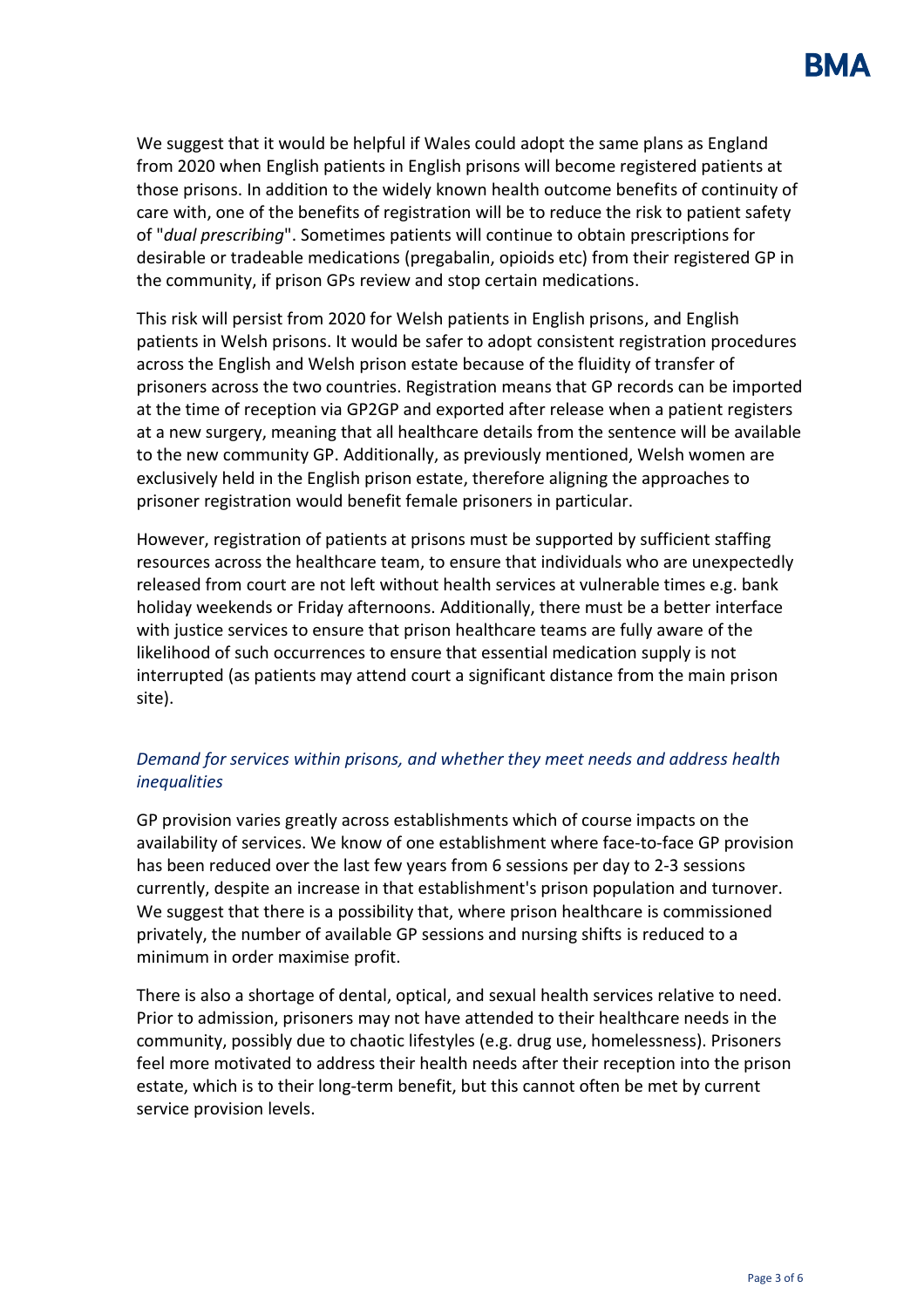

Other operational issues can affect the delivery of healthcare, for example, if there are insufficient officers on duty to escort prisoners over to locations where care is provided. This is compounded by the fact that prison GPs are also restricted in how many patients they can send out to external hospital appointments in a day, including emergencies. As a result, non-attendance rates are high, often due to difficulties with direct communication between the healthcare department and the prisoners.

### *Current pressures on services (including workforce, mental health, substance misuse, OOH, links to secondary care)*

Members tell us that there is a high expectation on GPs working in prisons to provide '*a gold standard service, when there is currently shoestring provision*'. Insufficient staffing levels means that a great deal of work is done without patient contact. For instance, GPs in prisons must take on responsibility for immediate prescribing without first reviewing patients in the case of new receptions, and often have to reduce or discontinue potentially unsafe combinations of medications without discussion with the patient.

This situation is far from ideal; however our members feel that guidance provided by NHS England Health & Justice teams helps to overcome difficult communication issues. The documentation helps to structure communication in writing to patients when doctors have to make necessary decisions about their medication without first seeing them. This practice is far from ideal but sometimes a necessity, and can often result in time-consuming complaints, hence the usefulness of structured guidance.

Prison healthcare is traditionally nurse-led. In many areas, recruitment and retention difficulties have resulted in cohorts of new nursing staff beginning work at the same time without the benefit of prior prison awareness training, which was traditionally offered as an intensive residential course. This can put pressures on long-term members of the prison healthcare team.

Regarding Out of Hours cover, from a continuity of care perspective ideally this would be provided by the same team as in-hours care. Splitting provision between separate teams could create unintended workload issues as well as possible patient safety concerns. For instance, over weekends an OOH GP may be required to authorise simple prescriptions via telephone, to be administered by the OOH nursing team, but the patient's electronic record would then only be updated on Monday by the in-hours GP.

Members tell us that doctor-led substance misuse provision is scant. GPs are often put in a position whereby they have to prescribe methadone on the basis of a specialist substance misuse review by a nurse without having seen the patient themselves. This is straightforward when the patient is otherwise well, but more risky if they are taking medication that might interact with opioid substitution therapy.

Another pressure on services is that deaths in custody are always (and rightly) investigated. The NHS England Health & Justice team have stated that service pressures are irrelevant when it comes to investigating the care that a deceased person has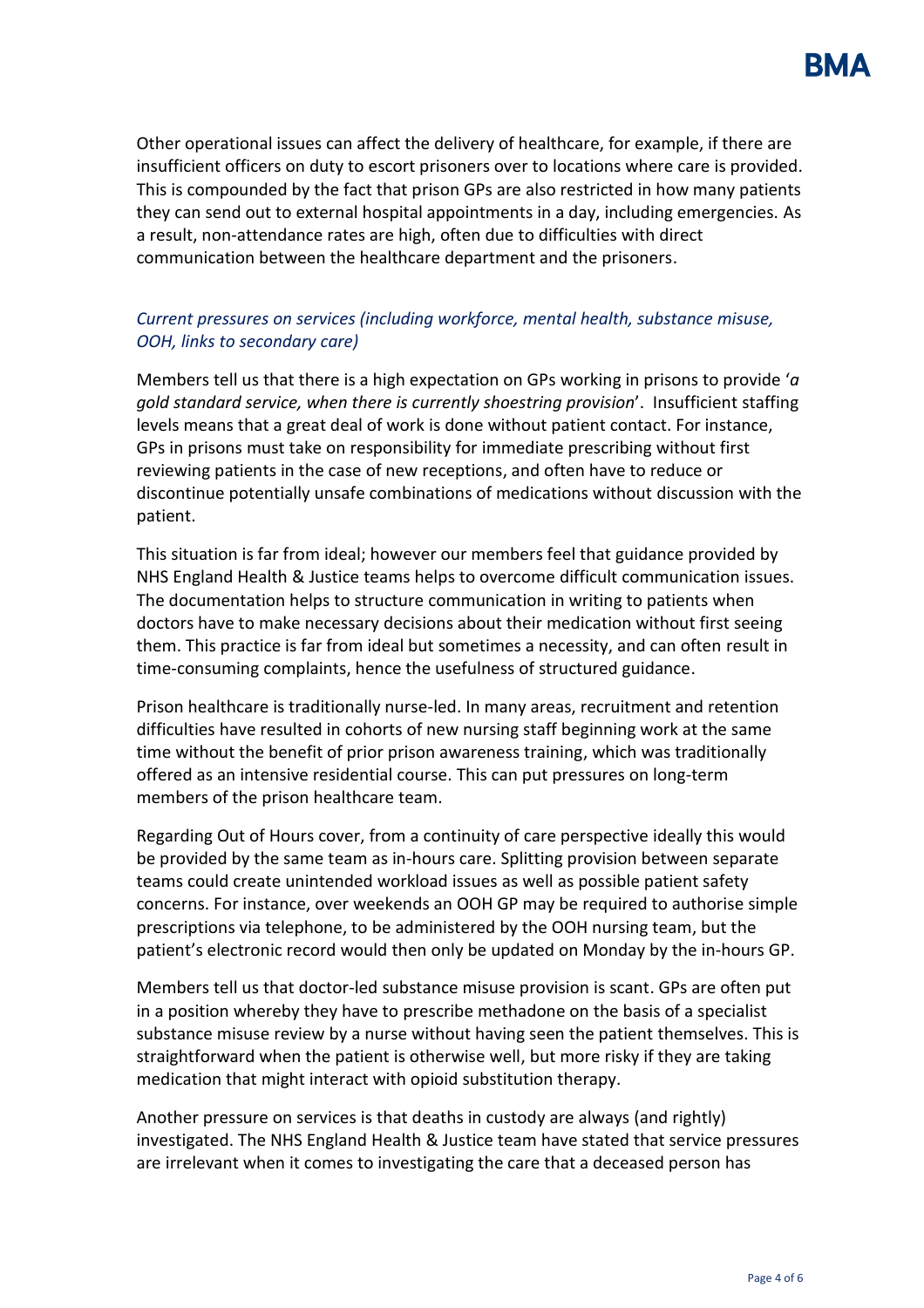

received in prison. However, we would suggest that it is incorrect to ignore service pressures and the impact this has on an individual healthcare worker's ability to provide care.

Cell-sharing overcrowding has a huge impact on wellbeing. Prisoners have to share with total strangers, with privacy being compromised. Cellmates may have differing attitudes towards illicit substance misuse and a non-user could be easily exposed to their cellmate's substance use. GPs are often asked to make recommendations for single cells but are only able to recommend in very specific circumstances.

Additionally, Mental health services are under-resourced compared to the huge demand placed on them. There needs to be better availability of psychological interventions for anxiety, depression and PTSD, all of which are overrepresented in the prison population compared with the community.

### *How services are meeting complex needs of older people in prison*

Members have informed us that pockets of good practice exist where the needs of older people have been considered, for instance a multidisciplinary ward round at one prison site in Wales which seeks to identify particular health or social care needs. The round team is comprised of GPs, nurses and Occupational Therapists. However, it is not known if such practice is widespread.

On some of the older parts of the prison estate, access is a particular problem with regard to the care of older people who are reliant on wheelchairs or adapted furniture. For instance, the size of the cells in older Victorian era prisons are too small to accommodate wheelchairs in sufficient space that they can manoeuvre properly.

### *Funding of services*

Increased funding will help improve conditions, in that doctors currently working in prison settings could provide additional clinical sessions, focusing particular attention on known service gaps such as substance misuse prescribing.

However, recruitment is the biggest challenge facing prison health & social care services in the immediate future. The focus needs to be on increasing recruitment, which could be achieved through promotion of prison healthcare in GP training curricula and CPD events.

#### *Any other current barriers to improving services*

Members have expressed the belief that awareness of the possibility of working in prisons is lacking within the medical profession, and amongst GPs in particular. This